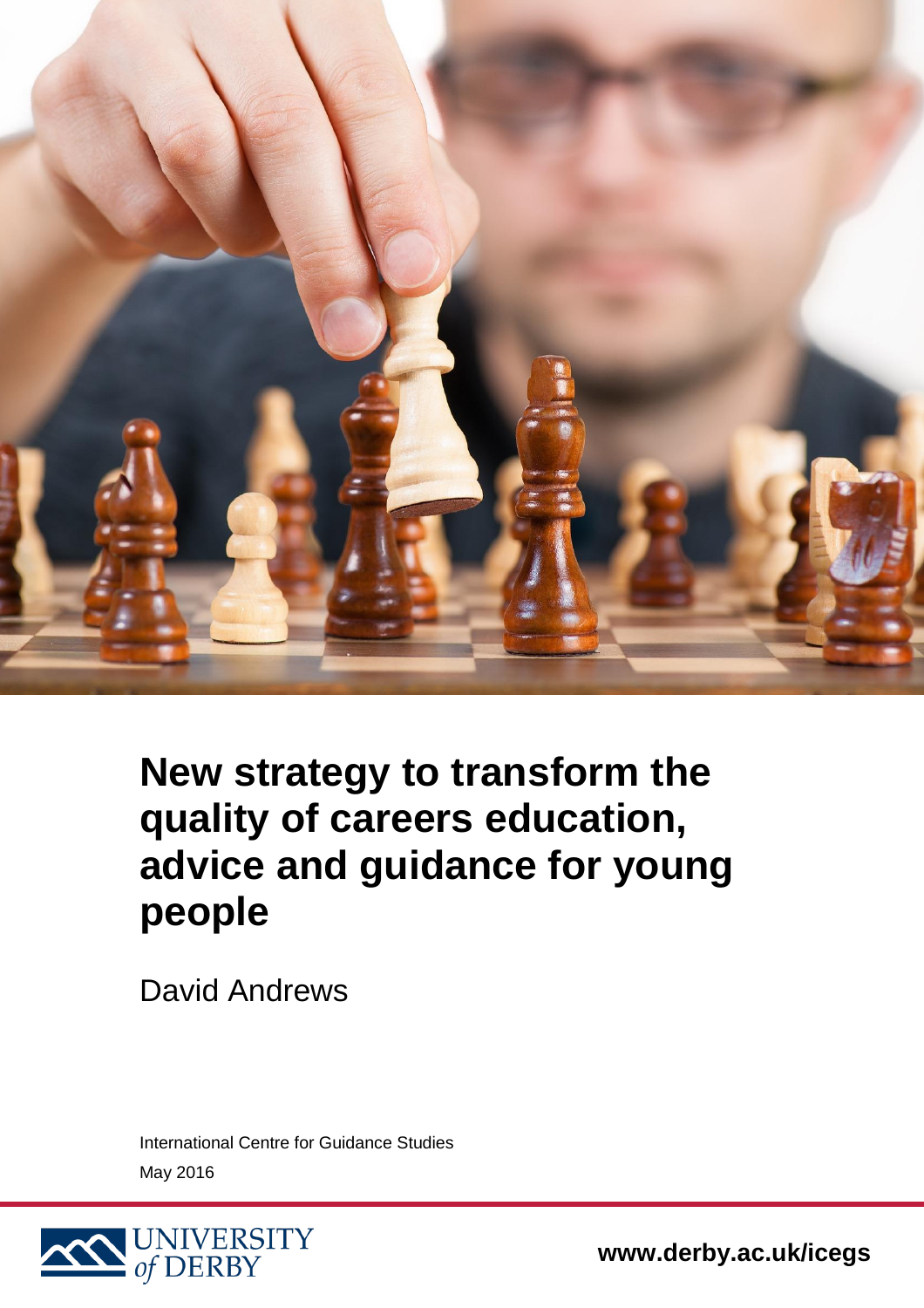### Author

David Andrews

## Publication information

Andrews, D. (2016). *A New Strategy to Transform the Quality of Careers Education, Advice and Guidance for Young People*. Derby: International Centre for Guidance Studies, University of Derby.

ISBN: 978-1-910755-15-0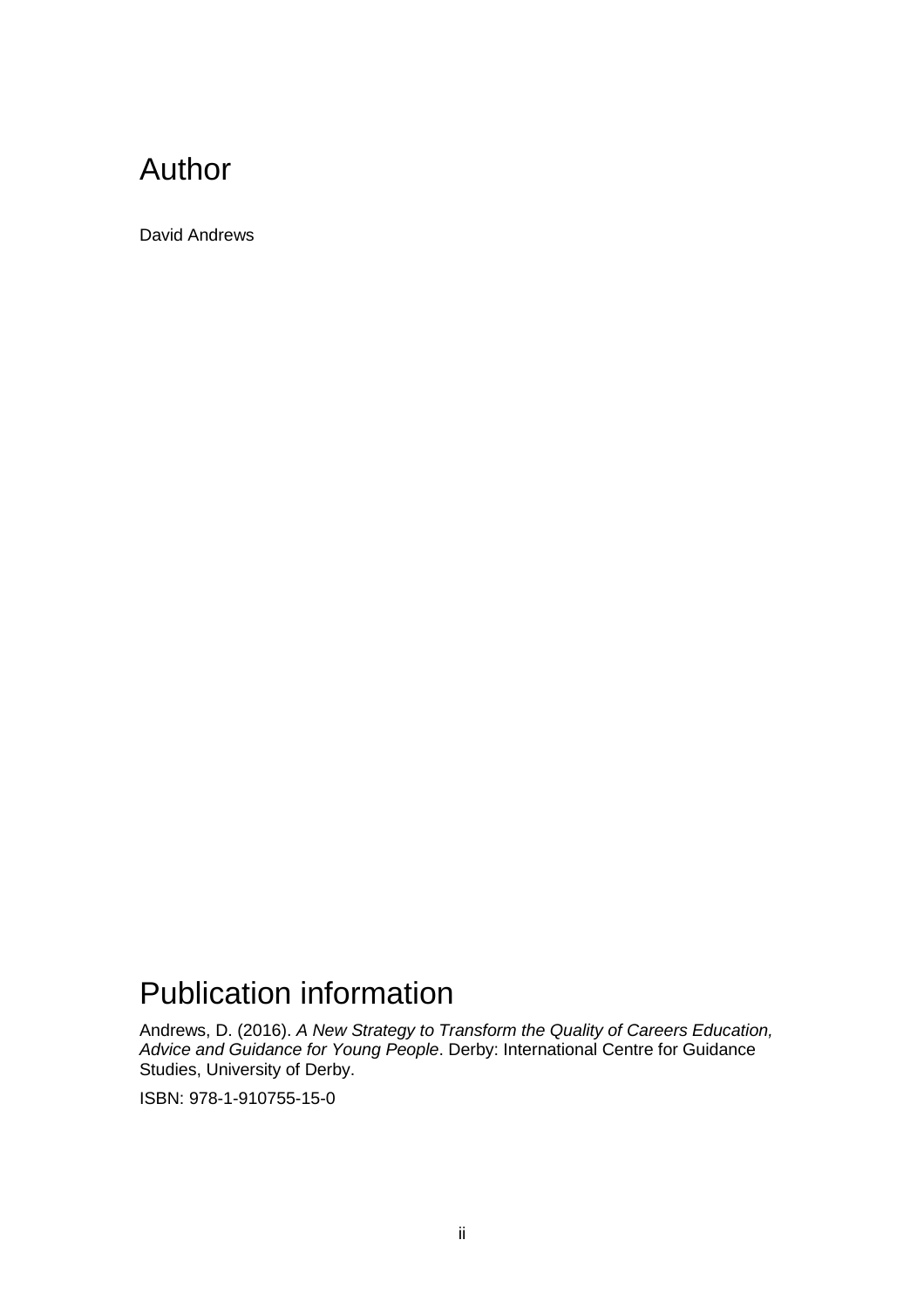## About iCeGS

iCeGS is a research centre with expertise in career and career development. The Centre conducts research, provides consultancy to the career sector, offers a range of training and delivers a number of accredited learning programmes up to and including doctoral level.

A history of the Centre is available in the book

Hyde, C. (2014). *A Beacon for Guidance*. Derby: International Centre for Guidance Studies. University of Derby.

For further information on iCeGS see [www.derby.ac.uk/icegs](http://www.derby.ac.uk/icegs)

### Recent iCeGS publications

Dodd, V. and Hooley, T. (2016). *Evaluation of the Legacy Careers Project*. Derby: International Centre for Guidance Studies, University of Derby.

Hooley, T. (2014). *The Evidence Base on Lifelong Guidance*. Jyväskylä, Finland: European Lifelong Guidance Policy Network (ELGPN).

Hooley, T. (2015). *London Ambitions: Shaping a Successful Careers Offer for all Londoners* (Careers England Policy Commentary 31). Careers England.

Hooley, T. (2015). *The Kent Model of Career Education and Guidance*. Maidstone: Kent County Council.

Hooley, T. and Dodd, V. (2015). *The Economic Benefits of Career Guidance*. Careers England.

Hooley, T., Johnson, C. and Neary, S. (2016). *Professionalism in Careers*. Careers England and the Career Development Institute.

Hooley, T., Matheson, J. and Watts, A.G. (2014). *Advancing Ambitions: The Role of Career Guidance in Supporting Social Mobility*. London: Sutton Trust.

Hooley, T., Watts, A.G. and Andrews, D. (2015). *Teachers and Careers: The Role Of School Teachers in Delivering Career and Employability Learning*. Derby: International Centre for Guidance Studies, University of Derby.

Hutchinson, J., Beck, V. and Hooley, T. (2015). Delivering NEET policy packages? A decade of NEET policy in England. *Journal of Education and Work*. Online first.

Hutchinson, J., and Dickinson, B. (2014). Employers and Schools: How Mansfield is Building a World of Work Approach. *Local Economy*, 29(3): 236-245.

Hutchinson, J. and Kettlewell, K. (2015). Education to employment: complicated transitions in a changing world. *Educational Research*, 57(2) 113-120.

Langley, E., Hooley, T. and Bertuchi, D. (2014). *A Career Postcode Lottery? Local Authority Provision of Youth and Career Support Following the 2011 Education Act*. Derby: International Centre for Guidance Studies, University of Derby.

Neary, S., Dodd, V. and Hooley, T. (2016). *Understanding Career Management Skills: Findings From the First Phase of the CMS Leader Project*. Derby: International Centre for Guidance Studies, University of Derby.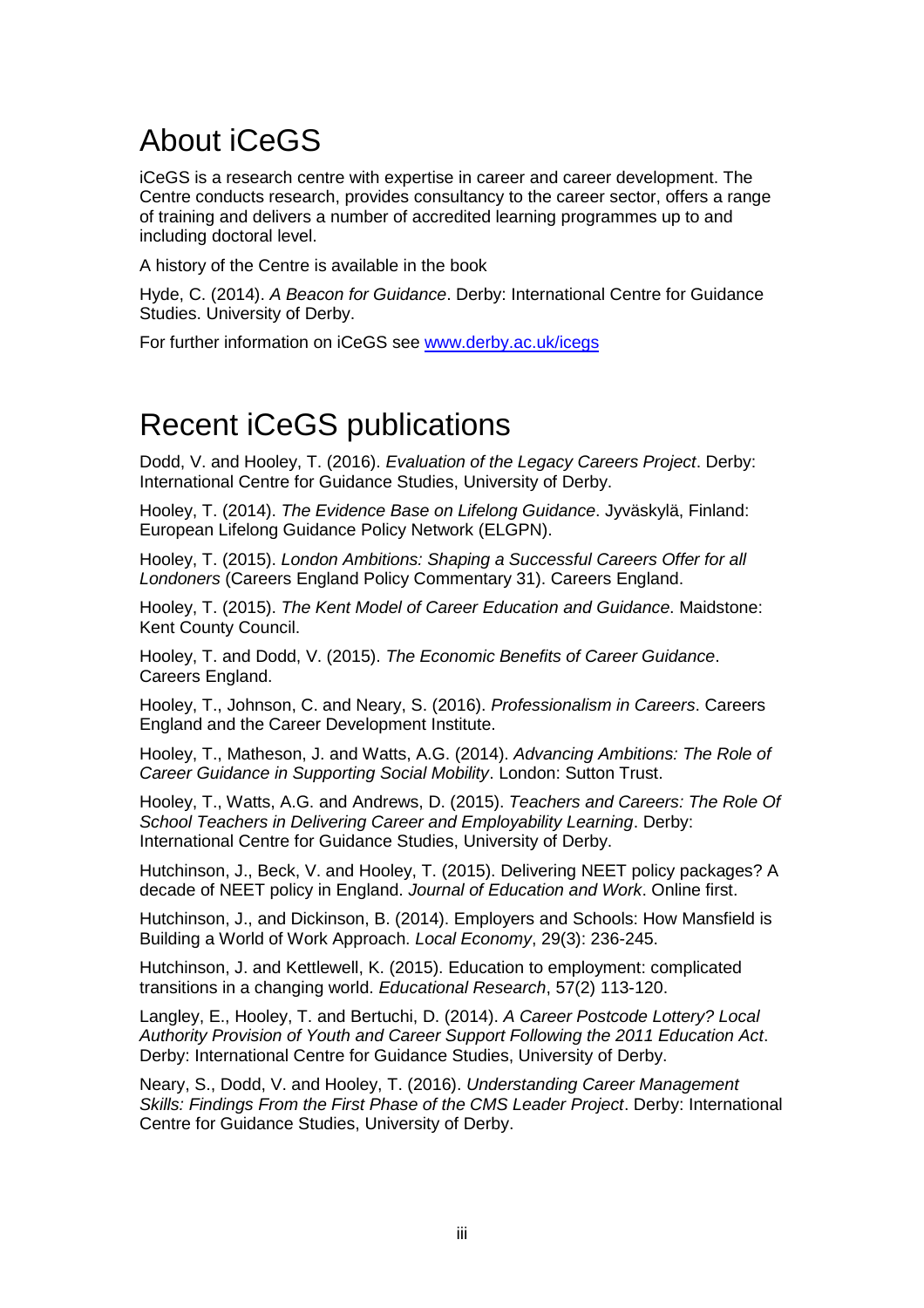## <span id="page-3-0"></span>**Acknowledgements**

I am grateful to Tristram Hooley and Siobhan Neary for their offer to publish this paper and their comments on earlier drafts. The views expressed are mine and do not necessarily represent the opinions or policy of the iCeGS, where I am a Visiting Fellow, or any other organisation with which I am associated.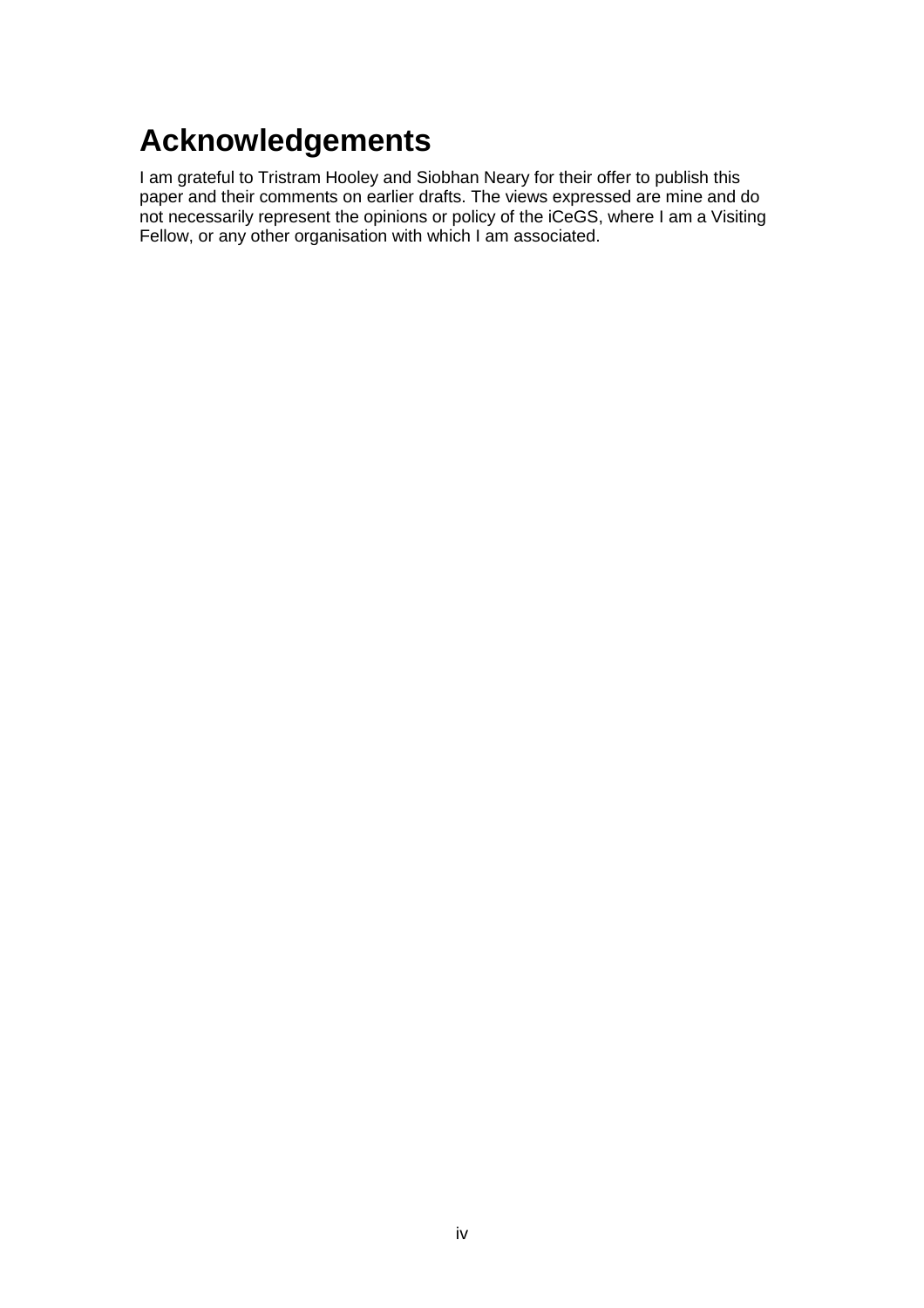## <span id="page-4-0"></span>Executive summary

With effect from September 2012, responsibility for securing access for young people to impartial careers guidance has been devolved to schools. Four years after this policy change, the government has announced that it will publish a strategy to improve careers education and careers guidance in schools. This will extend to more than the annual updating of the Statutory Guidance and represents an at least implicit acknowledgement that the new policy is not working sufficiently well for all young people.

This paper, based on my experience of having been directly involved in careers work for young people over 35 years, offers some personal suggestions about what should be included in the forthcoming strategy. The aim of this strategy should be to ensure that the careers support that young people experience provides them with the help that they need to progress successfully through learning and into work. It should prepare them for lives and careers where they will have to navigate a complex and challenging landscape of education, training and employment.

The problem is that the provision of careers support for young people in England is patchy and the quality of the support pupils experience is entirely dependent on which particular school they attend. The government has already introduced several developments to address the problem and further foundations for improvement exist in the Gatsby benchmarks of good practice, the quality awards which are nationally validated by the Quality in Careers Standard and the Teach First pilot programme of continuing professional development (CPD) for careers leaders in schools. These initiatives can work with the framework for careers education published by the Career Development Institute (CDI) as well as the organisation's Register of Career Development Professionals. The suggestions offered in this paper would build on these foundations and help to bring all schools up to the quality of the best.

I have proposed actions at four levels of implementation.

- 1. **Immediate**. The Statutory Guidance should be re-structured around the Gatsby benchmarks and revised to: highlight the roles of careers leader and professionally qualified careers advisers; stress the importance of careers education; require schools to publish details of their provision to parents; and strengthen the recommendation to work towards a quality award.
- 2. **Short term**. Schools should be allocated development funding to help build their capacity to take on their extended responsibilities for careers. This should be conditional on committing to work towards a quality award.
- 3. **Medium term**. The DfE should invest in a national programme of CPD for careers leaders.
- 4. **Long term**. It may be necessary to change policy by reinstating the statutory duty to provide careers education in the curriculum and extending it to age 18. But it may also be necessary to move away from the school-commissioning model if the current patchiness remains. We could re-establish a national career guidance service, delivered locally, but in a contemporary context or we could explore moving to a school-based model.

The option we cannot take is to do nothing: our young people deserve better support than they are currently experiencing. The measures suggested in this paper present a framework for critically appraising the new strategy when it appears.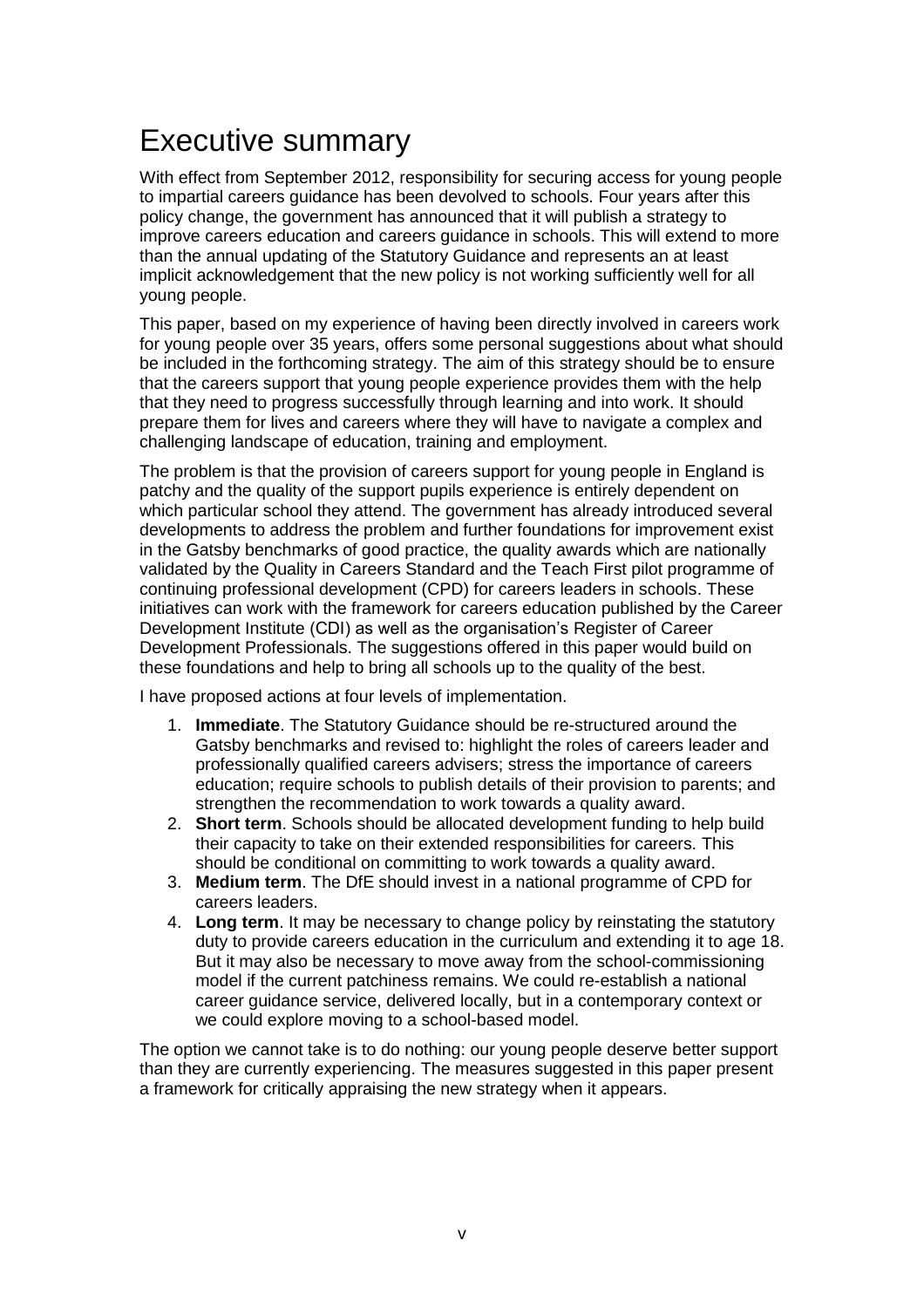# Contents

| $1_{-}$                                                          |  |
|------------------------------------------------------------------|--|
|                                                                  |  |
| 2 <sup>1</sup>                                                   |  |
| Understanding the problem in the provision of careers support  3 |  |
|                                                                  |  |
| 3.                                                               |  |
|                                                                  |  |
|                                                                  |  |
|                                                                  |  |
|                                                                  |  |
| 4.                                                               |  |
|                                                                  |  |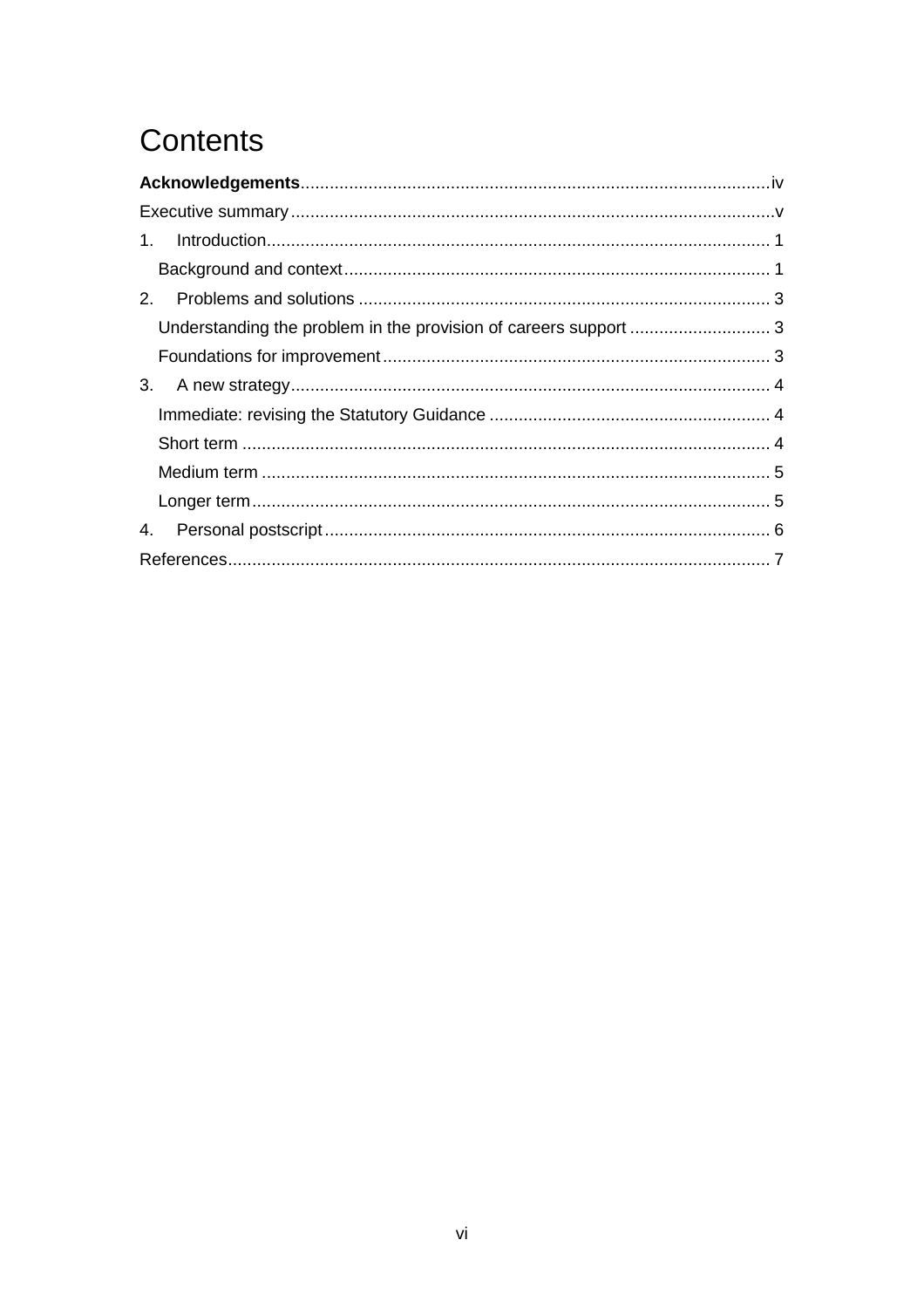## <span id="page-6-0"></span>1. Introduction

This short paper has been prepared to set out my own thoughts on the state of careers work in schools. It also seeks to identify what needs to be done to improve the current provision so that young people are given the support they need to progress successfully through education and into training and work. The paper follows the Government's announcement that it plans to publish a new strategy for careers and offers some ideas about what the strategy should include.

#### <span id="page-6-1"></span>Background and context

The Education Act 2011 introduced the biggest change in careers support for young people for four decades. For almost 40 years young people in England had had access to careers guidance from a national service, delivered locally and which was free of charge to schools. The legislation removed from local authorities the requirement to provide a universal careers service and removed from schools the requirement to provide careers education in the curriculum. Instead schools were given a new statutory duty to secure access to independent careers guidance for their pupils, at their own expense. The national service, locally delivered, was dismantled and the introduction of the National Careers Service in 2012 proved to be a missed opportunity to provide a nationally coherent, all-age careers guidance service, as its provision of face-to-face guidance was restricted to adult clients only. At the same time the Government brought about further erosion to the support available for young people by ending the financial support for both Aimhigher, which helped to promote higher education as an aspiration, and the education-business partnerships, which helped to broker links between schools and employers.

The context for these policy changes was characterised by the twin principles of school autonomy and free-market, and the pursuit of austerity measures. For the past four years decisions about how to meet the statutory duty to secure access to careers guidance, and whether or not to provide careers education, have been left to individual schools. While schools have been free to use any provider of careers guidance of their own choosing, they have had to find the costs from existing budgets. The Government provided no funding and very little support. When this was combined with limited regulation, it is hardly surprising that Ofsted (2013) reported that the new arrangements were not working well enough, and that only one in five schools were providing young people with the information, advice and guidance they needed.

We are now in the fourth year of the implementation of the new policy, and still problems persist. Research commissioned by the Department for Education (DfE) (Gibson *et al.*, 2015) found that only two-thirds of schools were meeting the statutory duty to secure access to independent careers guidance for pupils aged 12-18 by engaging external professional careers advisers. The same study reported that 16% of schools did not provide careers education in the curriculum. The Government has taken some action to address the problems. The Statutory Guidance to schools has been strengthened; the contracts for the National Careers Service have been extended to include a new role in helping to broker school-employer links and the Careers and Enterprise Company has been established to further support work with employers; National Networks for Collaborative Outreach have been established to promote higher education as an option; Jobcentre Plus advisers have been appointed to work in schools to provide information and advice on the labour market and apprenticeships; Ofsted has strengthened the position of careers education and guidance in its framework for school inspections. While each of these measures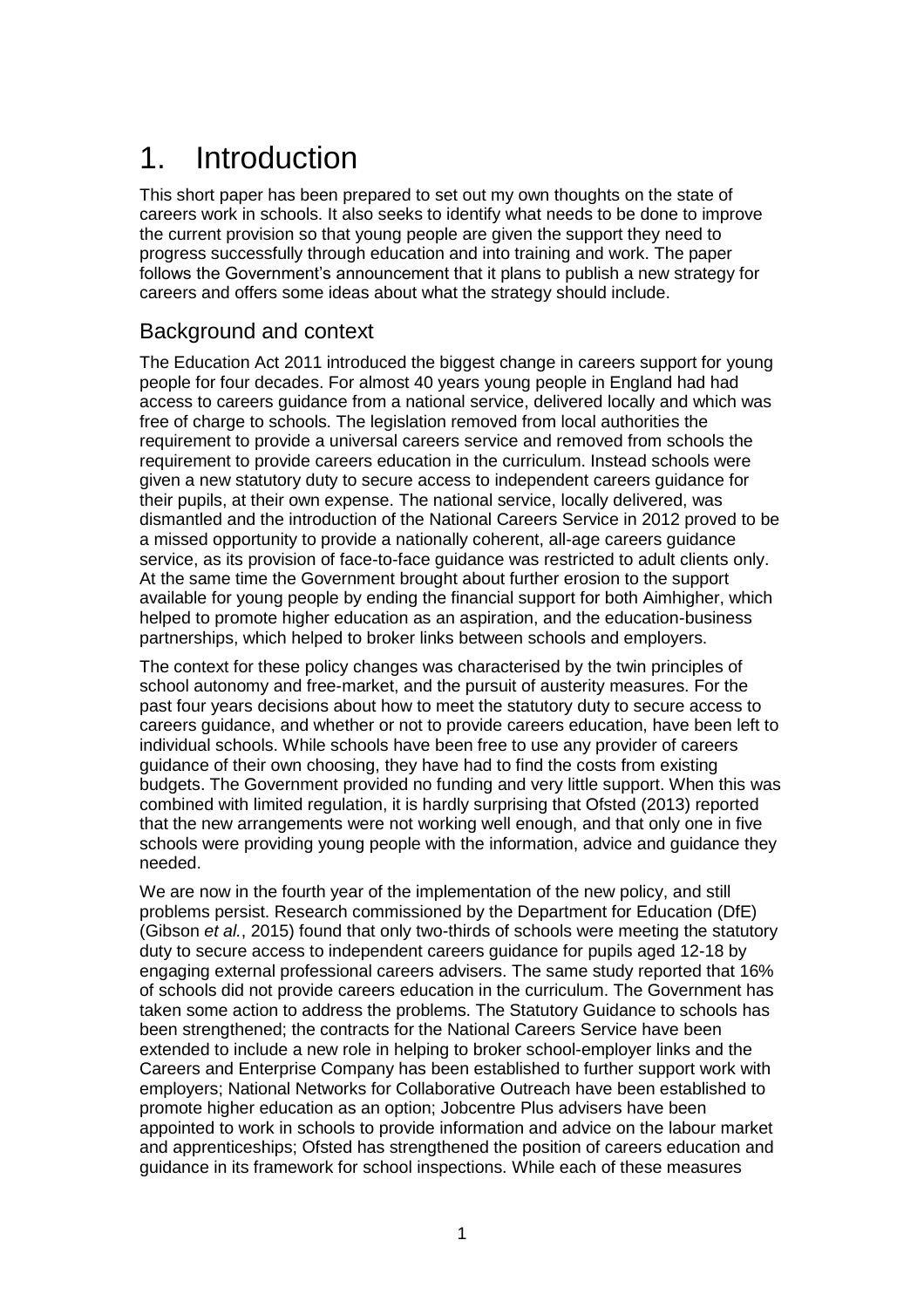represents a positive contribution to supporting careers work in schools, taken together they can appear to schools as an overly complex range of initiatives. By announcing its intention to publish a new strategy for careers, the Government has clearly acknowledged that more needs to be done, in terms of both the support provided and the coherence of the approach.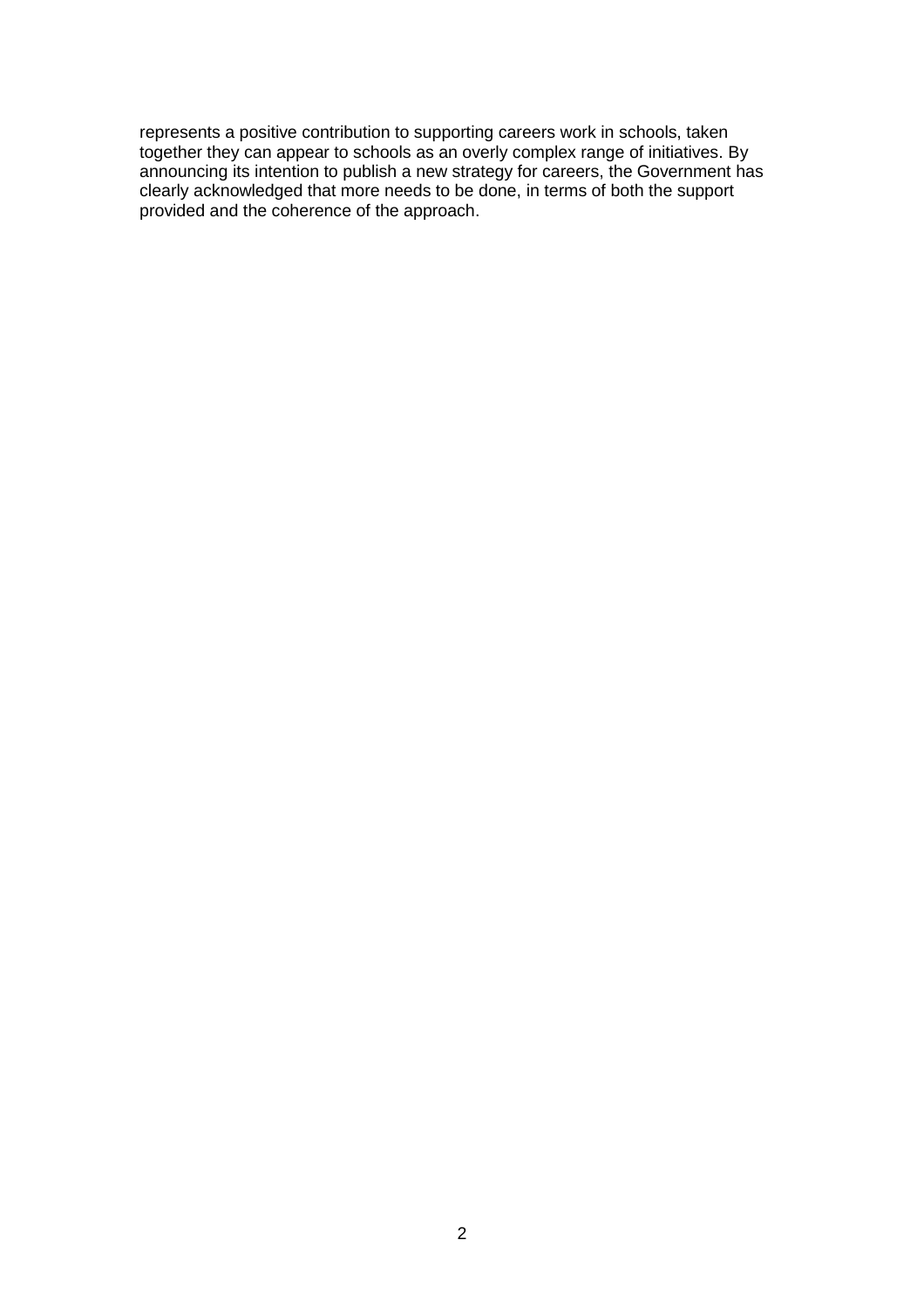# <span id="page-8-0"></span>2. Problems and solutions

#### <span id="page-8-1"></span>Understanding the problem in the provision of careers support

It is wrong to say that the provision of careers support for young people in England today is poor. It is not poor, it is patchy. Indeed, a recent report based on students' experiences (Archer and Moote, 2016), concludes that careers provision is not just 'patchy', it is also 'patterned', particularly in terms of social inequalities. Girls, minority ethnic and working class young people, lower attaining students and individuals who are unsure of their aspirations are all significantly less likely to report receiving careers support.

A policy based on school autonomy and the free market, with no additional funding or support and very little regulation, is almost bound to lead to inconsistent practice. The quality of careers support that young people in England now experience is entirely dependent on which particular school they attend. It should be acknowledged that some schools have embraced the new arrangements and have put in place support that represents a significant improvement on that which was there immediately previous to the new policy, but this is not true in the majority of schools. The challenge is to bring all schools up to the quality of the best: careers guidance for future generations should not be a postcode, or catchment area, lottery.

#### <span id="page-8-2"></span>Foundations for improvement

There are a number of developments which provide the foundations for improvement in this system.

- *The Gatsby Benchmarks*. The Gatsby Charitable Foundation (2014) has provided a framework of eight benchmarks of good practice which are becoming widely accepted.
- *Quality in Careers Standard*. More schools are working towards achieving a quality award for careers education, information, advice and guidance (CEIAG) now that the awards have become nationally-validated by the Quality in Careers Standard (2016).
- *Teach First's CPD programme for careers leaders*. The current policy for careers support for young people places greater responsibilities upon schools themselves. This, in turn, requires strong leadership inside schools and Teach First (2015) is piloting a programme of continuing professional development (CPD) for careers and employability leaders.
- *CDI framework for careers and employability learning*. The increased emphasis on engaging with employers highlights the need to integrate such activities into the school's programme of careers education, information, advice and guidance (CEIAG) and the Career Development Institute (CDI) (2015) has recently provided a revised framework for careers, employability and enterprise education.
- *CDI register*. It is recognised that work with employers does not replace the need for access to impartial careers guidance. Indeed, it can be argued that the more encounters young people have with employers, apprenticeship providers, universities etc., the greater the need for access to impartial guidance from a professionally-qualified careers adviser. The CDI (2016) has established a register of such careers professionals.
- *The Careers & Enterprise Company*. By setting up and funding the company, the government has recognised the need for support and has established a mechanism for managing national programmes.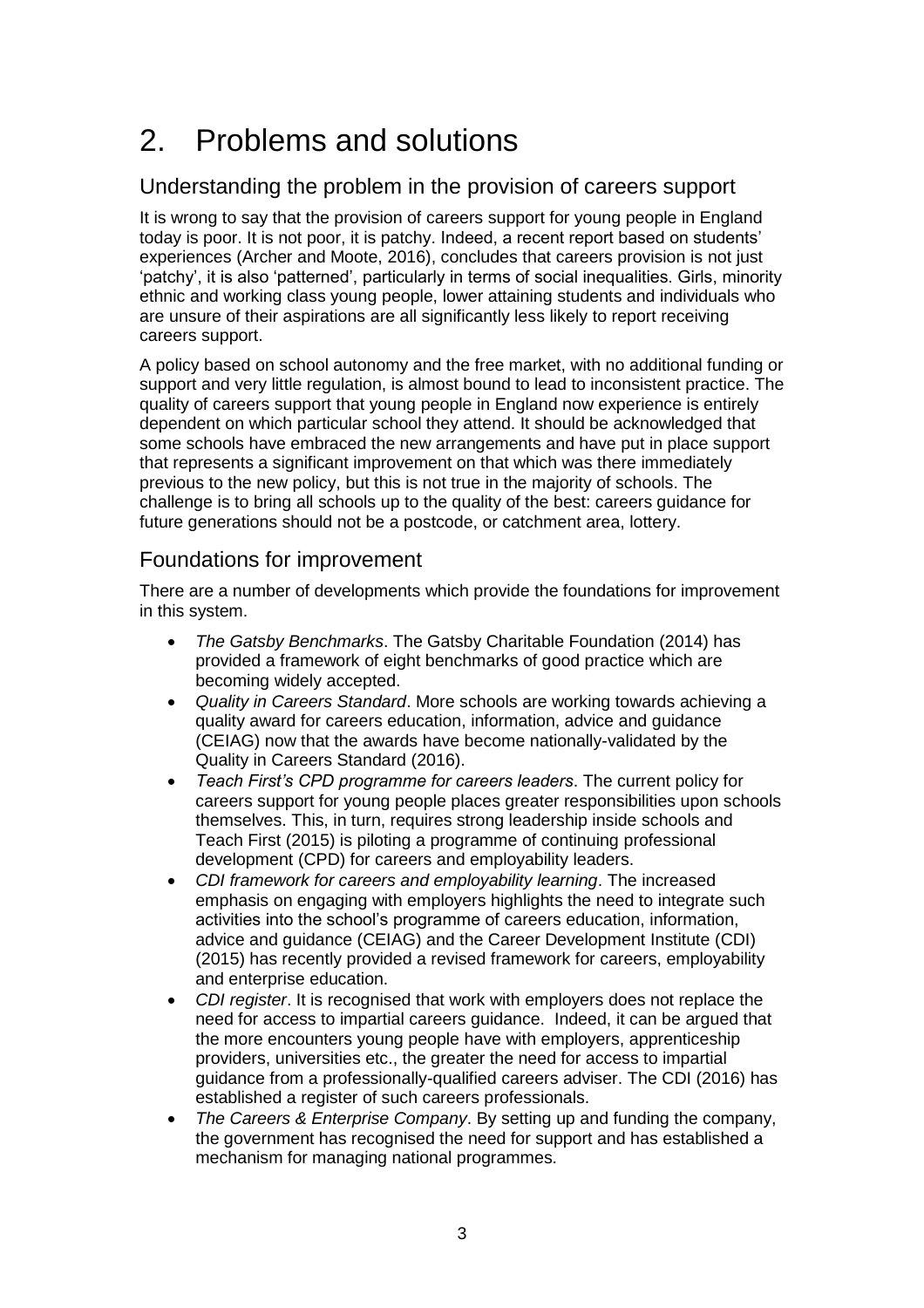## <span id="page-9-0"></span>3. A new strategy

This concluding section of the paper sets out some suggestions for practical ways forward, on a timeframe that moves from the immediate to the short, medium and longer terms.

#### <span id="page-9-1"></span>Immediate: revising the Statutory Guidance

The Statutory Guidance should be revised in the following ways.

- The guidance should be structured around the eight Gatsby benchmarks.
- The role of the careers leader in schools should be highlighted and all schools should be required to identify one.
- The importance of careers, employability and enterprise education should be stressed.
- Careers advisers working in schools should be required to be qualified to a minimum of Level 6.
- All schools should be required to publish details of their provision of CEIAG to parents.
- All schools should be *required<sup>1</sup>* to work towards a Quality in Careers Standard validated quality award for CEIAG.

#### <span id="page-9-2"></span>Short term: Providing funding to build capacity

The new policy has given schools a major new responsibility but without any funding to take on this new task. It is estimated that local authorities spent almost £200 million on the universal careers service immediately prior to the change in legislation. Since 2014 the government has begun to reinvest in careers with the formation of the Careers and Enterprise Company. At present this is at a far lower level of funding than in the past but it represents a positive change in direction. However, at present none of this new funding has been directly available to schools. This seems flawed as schools have the lead responsibility for the delivery of this activity. Additional funding for schools could make a real difference. Schools could be given a capacitybuilding grant, to review and develop their provision of CEIAG. This could be spread over, say, three years and be conditional upon improving their careers provision. For example, 50% of the funding could be allocated in return for a written commitment from the governing body for the school to work towards achieving a quality award (or seeking re-accreditation if the school already holds such an award) and the other 50% could be allocated on having achieved the award, or re-accreditation. An alternative approach would be to build on the approach of the current Good Career Guidance national pilot in the North East. Schools could be allocated the funding in return for reviewing their provision against all eight Gatsby benchmarks, and preparing and implementing an action plan for improving their careers support. This process could be supported and monitored by new, CEIAG Adviser posts in each local enterprise partnership (LEP) area, funded in a similar way to the current Enterprise Coordinator posts and working in partnership with those roles.

<sup>&</sup>lt;sup>1</sup> The 2015 version of the Statutory Guidance recommends that schools should work towards achieving a quality award. If every school were to achieve an award, they would all, by definition, have in place good quality provision, thereby removing the current inconsistencies and ensuring an entitlement to good quality support for all young people.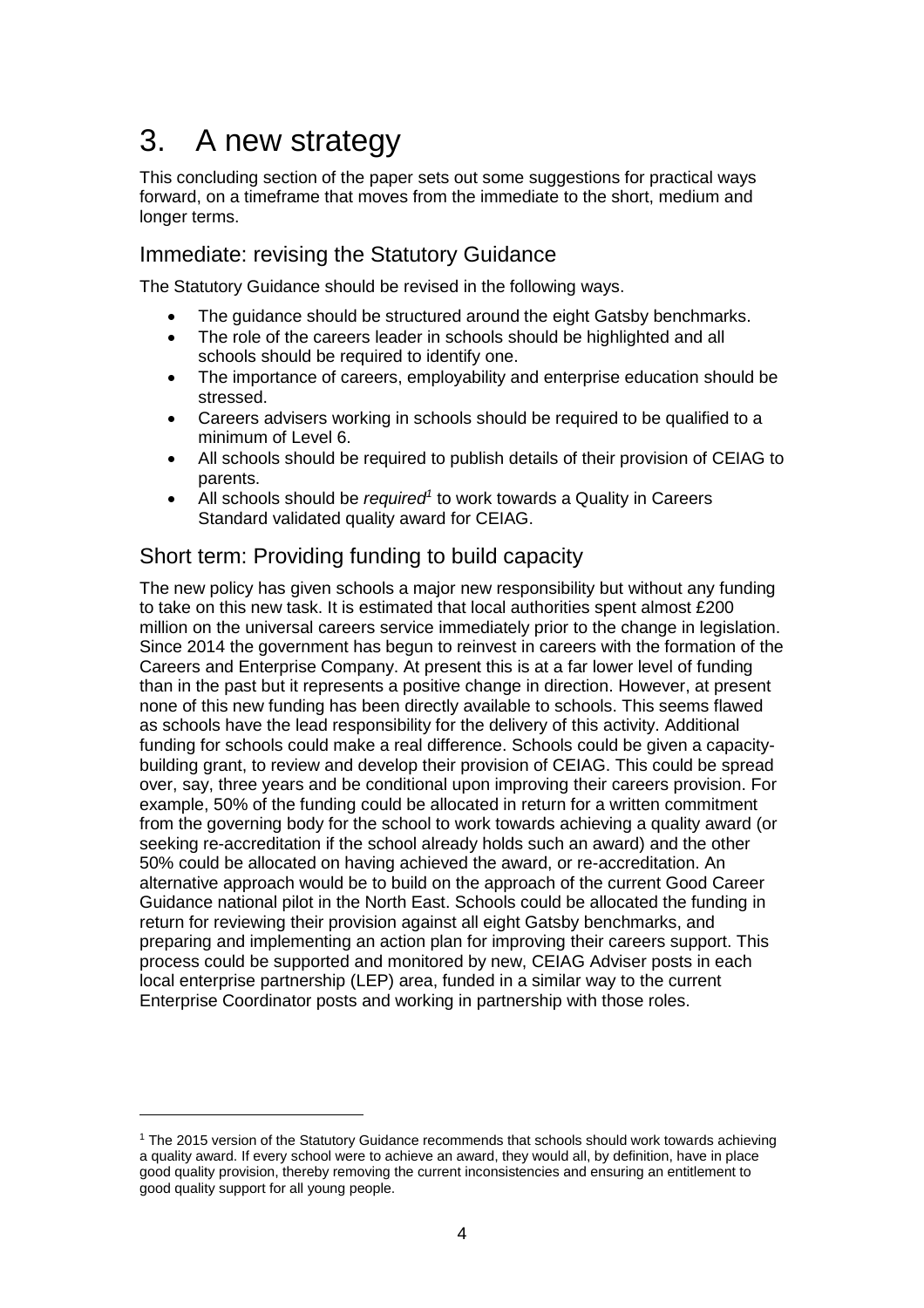#### <span id="page-10-0"></span>Medium term: Strengthening careers leadership

The new arrangements require strong leadership for careers work inside schools. Investing in CPD for senior leaders with overall responsibility for careers and middle leaders with responsibility for the day-to-day leadership, would help build the schools' capacity to manage their new role.

The DfE could invest in a national programme of accredited CPD for careers leaders, building on the Teach First pilot and the research the Department commissioned on this issue in 2009-10 (McCrone *et al*, 2010). It could also work with the providers of CPD for headteachers and other senior leaders to ensure that management of CEIAG is included in their training.

#### <span id="page-10-1"></span>Longer term: Reviewing the system

The actions listed so far are all designed to make the current policy arrangements work more effectively, and to help ensure an entitlement to good quality careers support for young people in all schools in England. This final section explores the possibility of changing the policy itself, in two respects.

Firstly, the statutory duty to provide careers education could be reinstated, and extended to age 18. When the previous requirement, to provide careers education in the curriculum for pupils aged 11-16, was removed no convincing case for this change was put forward. And from that point, the need for young people to have good career management and employability skills has been stressed in several reports. With the raising of the participation age, it would be appropriate to continue the provision of careers education to age 18.

Secondly, if all the measures listed earlier fail to achieve the ultimate objective of removing the current 'patchiness', it may be necessary to move away from the school-commissioning model. There are two broad options: to return to a national service, locally delivered but in a contemporary context, or to move to a school-based model similar to that which exists in the Republic of Ireland. This paper is not the place to discuss these in detail; instead they will be presented in outline only.

For the first of the two options, the current National Careers Service could be replaced by an all-age career development service, commissioned through the 39 LEPs, and with a remit to work with all schools and colleges. The DfE and BIS would specify the service, the contracts could be managed and monitored by the Careers & Enterprise Company and the services inspected by Ofsted. This model has many of the features of the approach adopted for young people's career guidance in England in the 1990s, under the privatised careers services introduced by the Conservative government of the day but translated to the current context. It also addresses the problem in the current arrangements of access to careers guidance for young people who, for whatever reasons, are not in a school or college.

For the second option, schools would be required to provide careers guidance, either by recruiting professionally qualified advisers or by commissioning services, and would be allocated ring-fenced funding to cover the costs. The school-based advisers could be supplied with labour market intelligence (LMI) from the LEPs, and provided with CPD from the CDI. The arrangements would be inspected by Ofsted in the course of its school inspections. This option opens up the possibility of transforming the role of careers professionals in England by combining the roles of careers adviser and careers leader, and reforming the professional qualifications to prepare individuals for this single role.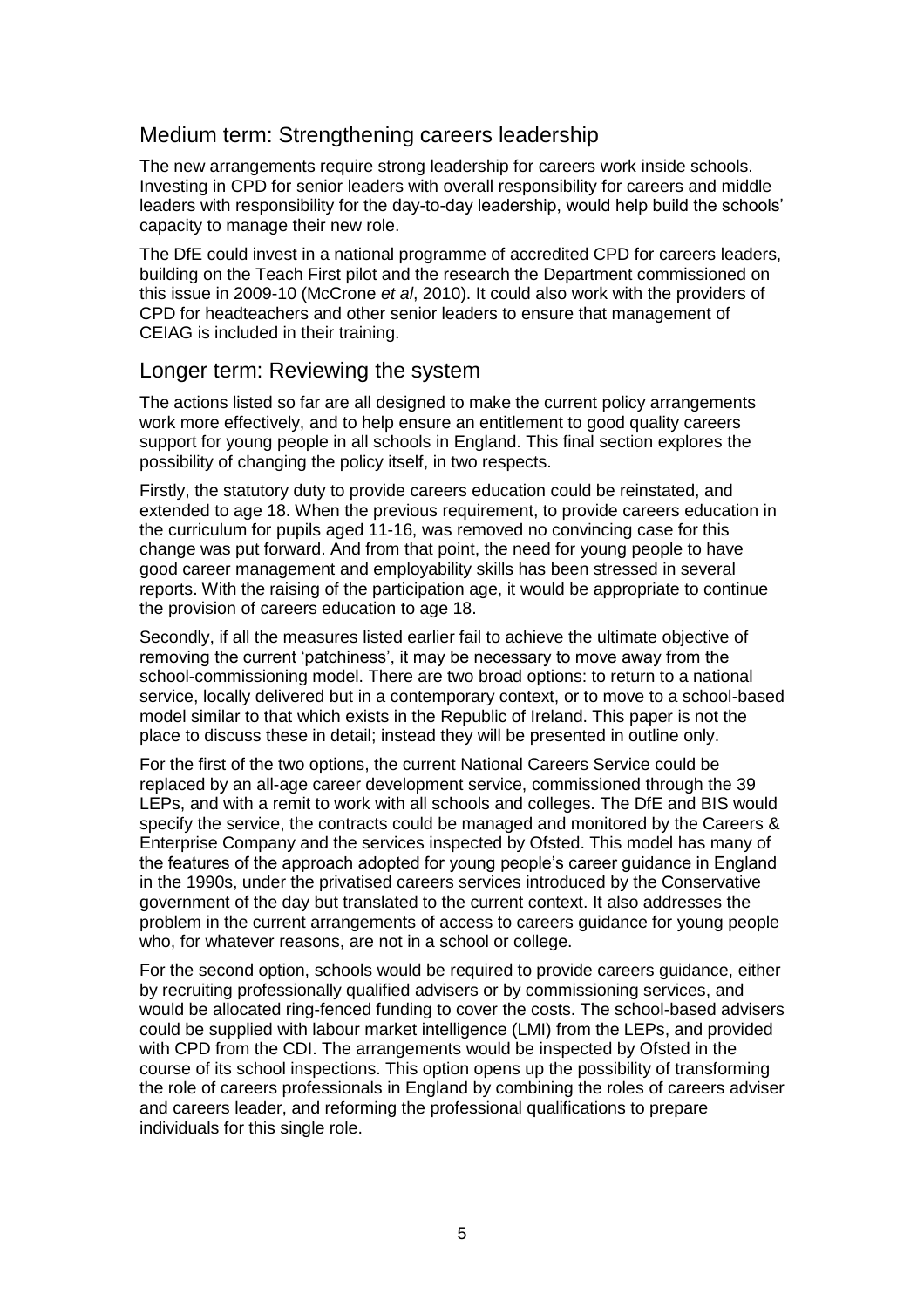It is acknowledged that both of these two options would require investment of public money, but the costs would soon be outweighed by the savings made by enabling individuals to operate more successfully in the labour market and in the marketplace for learning. Those markets would be more efficient with less dropout and switching, thereby reducing personal, social and economic costs.

## <span id="page-11-0"></span>4. Personal postscript

I have worked in careers education and guidance for young people for 35 years, initially as a careers teacher in a school. In that time I have experienced its highs and lows. Right now it is not in a very good place and our young people deserve better. The ideas set out in this paper are offered as practical solutions to addressing the problem.